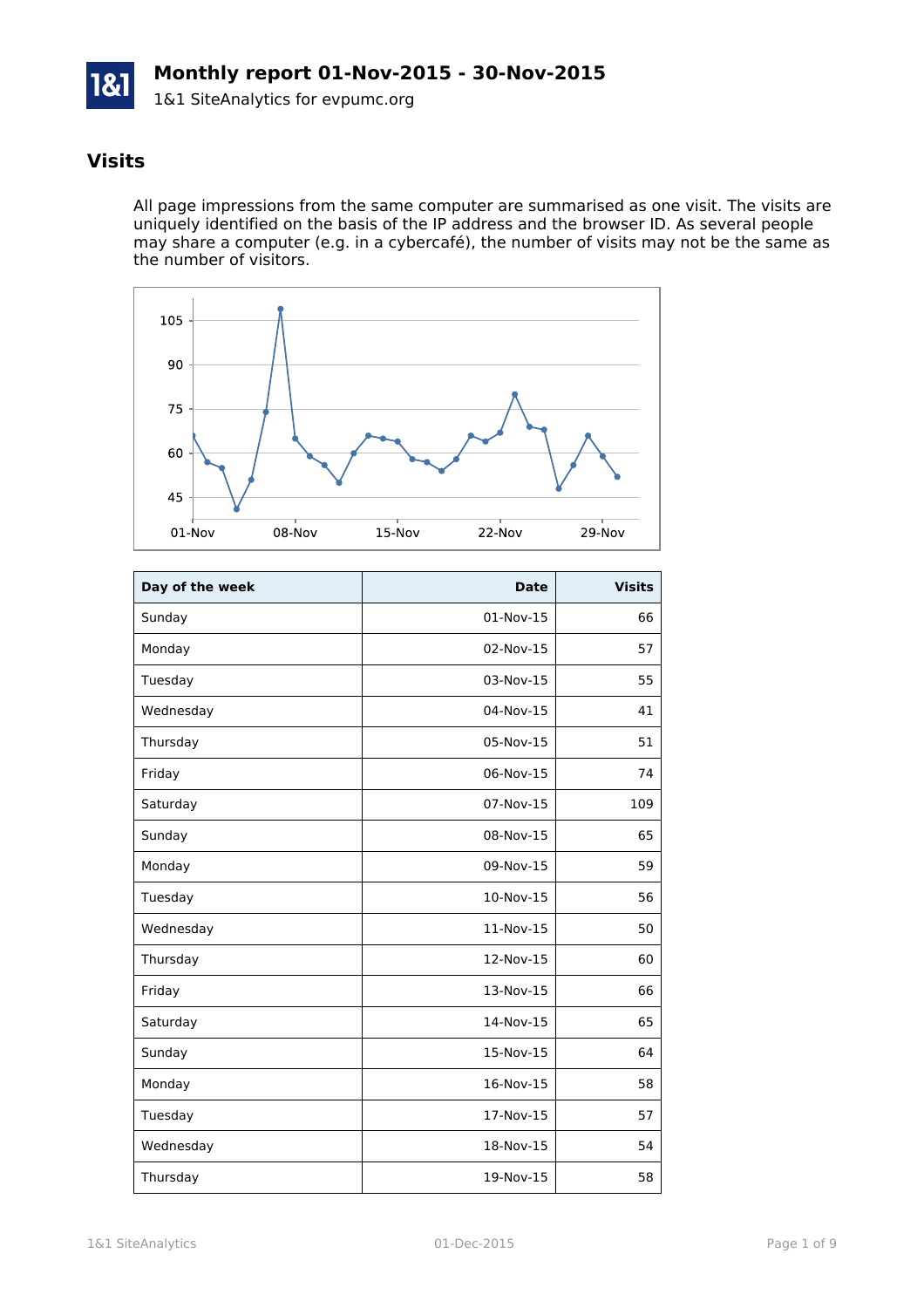| Day of the week | <b>Date</b>     | <b>Visits</b> |
|-----------------|-----------------|---------------|
| Friday          | 20-Nov-15       | 66            |
| Saturday        | 21-Nov-15       | 64            |
| Sunday          | 22-Nov-15       | 67            |
| Monday          | 23-Nov-15       | 80            |
| Tuesday         | 24-Nov-15       | 69            |
| Wednesday       | 25-Nov-15       | 68            |
| Thursday        | 26-Nov-15       | 48            |
| Friday          | 27-Nov-15       | 56            |
| Saturday        | 28-Nov-15       | 66            |
| Sunday          | 29-Nov-15       | 59            |
| Monday          | 30-Nov-15       | 52            |
|                 | <b>Total</b>    | 1,860         |
|                 | <b>Averages</b> | 62            |

## **Search engines**

Using this analysis, you can identify the search engines used by your visitors. You can also see how many visitors reach your pages via the respective search engines.



| <b>Search engines</b> | <b>Visits</b> | %        |
|-----------------------|---------------|----------|
| www.google.com        |               | 100.00 % |
| Total                 |               | 100.00 % |

1&1 SiteAnalytics 01-Dec-2015 Page 2 of 9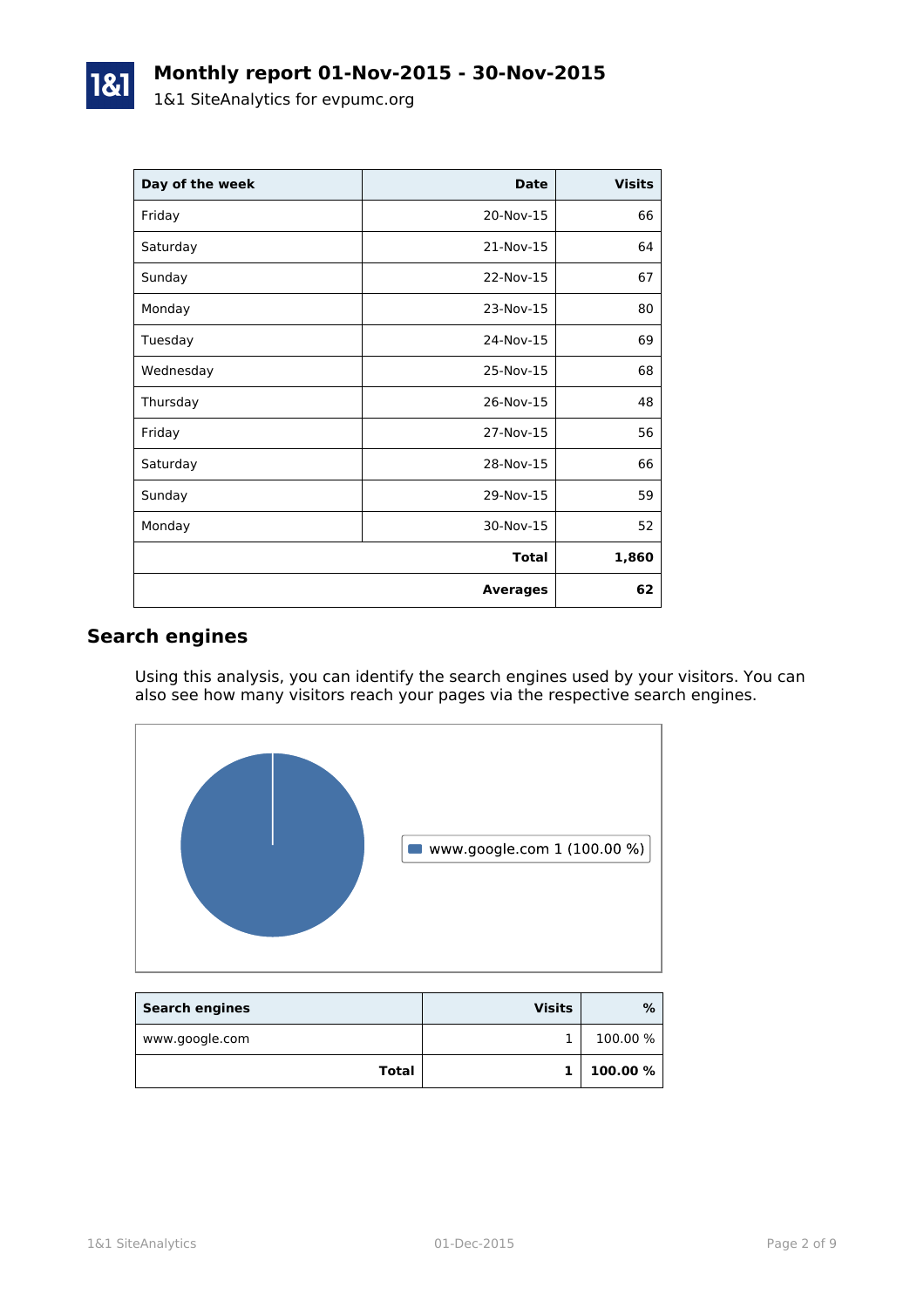### **Search terms**

The table shows the search terms by means of which your website was found most frequently. Every row contains a search term. For example, if somebody found your website by means of the phrase "repair car", both "repair" and "car" will be displayed as independent terms in the table.

*No data available.*

### **Most frequently accessed pages**

You can see the most frequently accessed pages. Only fully loaded pages are counted. Individual page elements, such as images or other elements, are not counted individually. This includes all files with the extensions .png, .jpg, jpeg, .gif, .swf, .css, .class, and .js.

| <b>Most frequently accessed pages</b>             | <b>Page impressions</b> | %      |
|---------------------------------------------------|-------------------------|--------|
| /Default.htm                                      | 646                     | 21.63% |
| /Sermons.htm                                      | 91                      | 3.05 % |
| /Announce.htm                                     | 70                      | 2.34 % |
| /Elim.htm                                         | 67                      | 2.24 % |
| /St_Johns.htm                                     | 65                      | 2.18 % |
| /NewsLetterIdx.htm                                | 61                      | 2.04 % |
| /Stats.htm                                        | 59                      | 1.98 % |
| /Believe.htm                                      | 55                      | 1.84 % |
| /web_links.htm                                    | 54                      | 1.81 % |
| /Calendar.htm                                     | 52                      | 1.74 % |
| /Worship.htm                                      | 51                      | 1.71 % |
| /M-Statement.htm                                  | 41                      | 1.37 % |
| /StJohns_M-Statement.htm                          | 41                      | 1.37 % |
| /St_Johns-HISTORY.htm                             | 37                      | 1.24 % |
| /missions.htm                                     | 29                      | 0.97%  |
| /NewsLtrs/Church Newsletter January 2014<br>.pdf  | 29                      | 0.97%  |
| /valley views1113.htm                             | 28                      | 0.94%  |
| /Elim-HISTORY.htm                                 | 27                      | 0.90%  |
| /valley_views0913.htm                             | 26                      | 0.87%  |
| /valley_views0813.htm                             | 26                      | 0.87%  |
| /Bulletins.htm                                    | 25                      | 0.84%  |
| /valley_views1013.htm                             | 23                      | 0.77 % |
| /NewsLtrs/Church Newsletter December 2<br>013.pdf | 23                      | 0.77%  |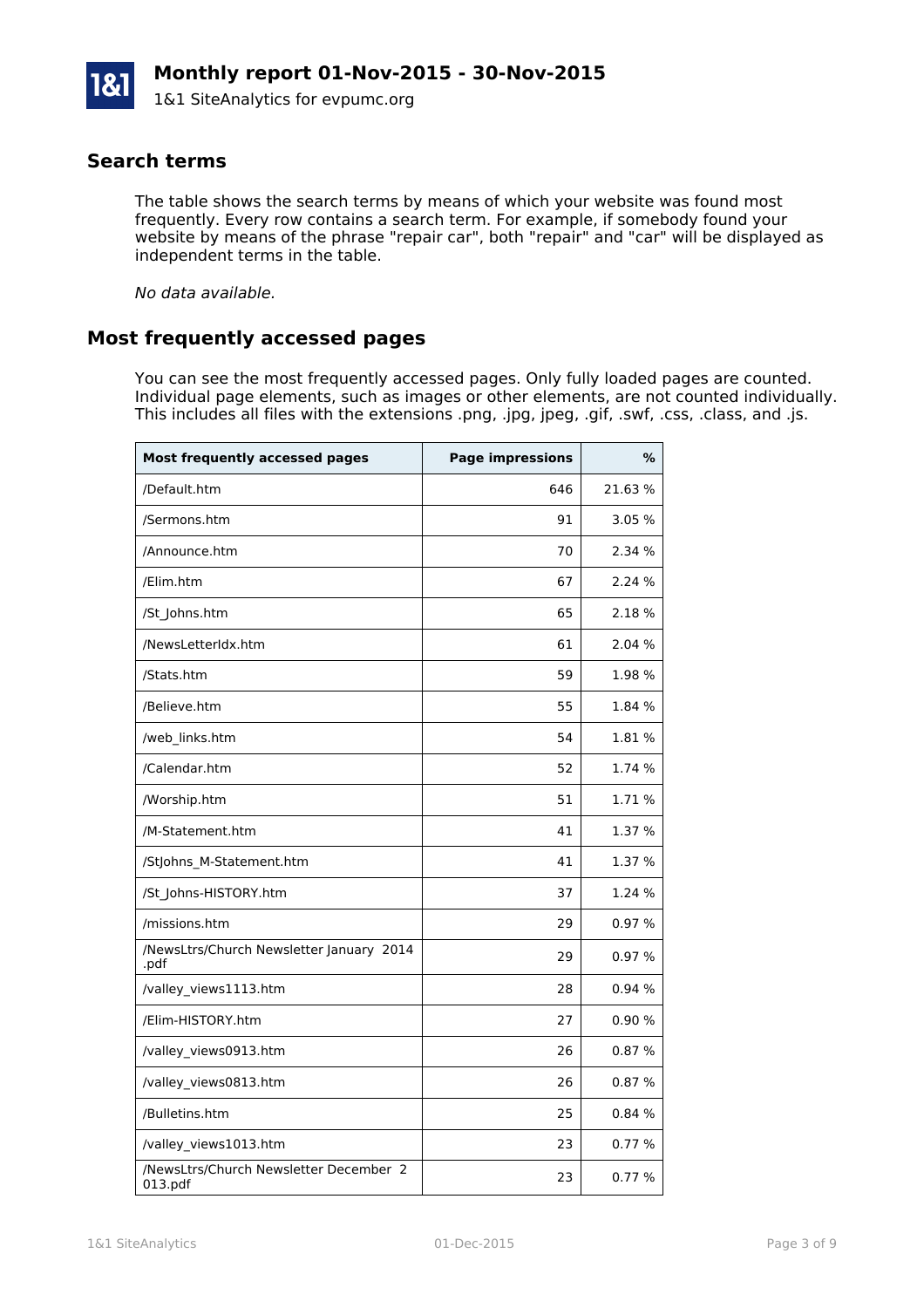# **Monthly report 01-Nov-2015 - 30-Nov-2015**

1&1 SiteAnalytics for evpumc.org

1&1

| <b>Most frequently accessed pages</b>                          | <b>Page impressions</b> | %       |
|----------------------------------------------------------------|-------------------------|---------|
| /NewsLtrs/Church Newsletter March 2015.<br>pdf                 | 23                      | 0.77%   |
| /Elim M-Statement.htm                                          | 23                      | 0.77%   |
| /CalendarOld.htm                                               | 22                      | 0.74%   |
| /NewsLtrs/Church Newsletter April 2015.p<br>df                 | 22                      | 0.74%   |
| /Announce_files/Church Announcements Ja<br>nuary 4, 2015.pdf   | 21                      | 0.70%   |
| /Ann042714.htm                                                 | 21                      | 0.70%   |
| /NewsLtrs/Church Newsletter July 2015.pdf                      | 20                      | 0.67%   |
| /Announce files/Church Announcements Fe<br>bruary 15, 2015.pdf | 19                      | 0.64%   |
| /NewsLtrs/Church Newsletter April 2014.p<br>df                 | 19                      | 0.64%   |
| /Announce files/Church Announcements Ap<br>ril 5, 2015.pdf     | 19                      | 0.64%   |
| /NewsLtrs/Church Newsletter December 2<br>014.pdf              | 18                      | 0.60%   |
| /Ann082414.htm                                                 | 17                      | 0.57%   |
| /Announce files/Church Announcements Ju<br>ne 28, 2015.pdf     | 17                      | 0.57%   |
| /Ann080314.htm                                                 | 17                      | 0.57%   |
| /Announce files/Church Announcements N<br>ovember 1, 2015.pdf  | 15                      | 0.50%   |
| /Stats/Siteanalytics_Dec012012.pdf                             | 15                      | 0.50 %  |
| /Ann072714.htm                                                 | 15                      | 0.50%   |
| /Ann051814.htm                                                 | 14                      | 0.47%   |
| /Ann072014.htm                                                 | 14                      | 0.47%   |
| /Ann092114.htm                                                 | 13                      | 0.44%   |
| /Ann020214.htm                                                 | 13                      | 0.44 %  |
| /Stats/Siteanalytics_Jan012013.pdf                             | 13                      | 0.44%   |
| /Ann060814.htm                                                 | 13                      | 0.44%   |
| /NewsLtrs/Church Newsletter November 20<br>15.pdf              | 13                      | 0.44%   |
| /Announce_files/Church Announcements Ja<br>nuary 25, 2015.pdf  | 13                      | 0.44%   |
| Other                                                          | 932                     | 31.20 % |
| <b>Total</b>                                                   | 2,987                   | 100.00% |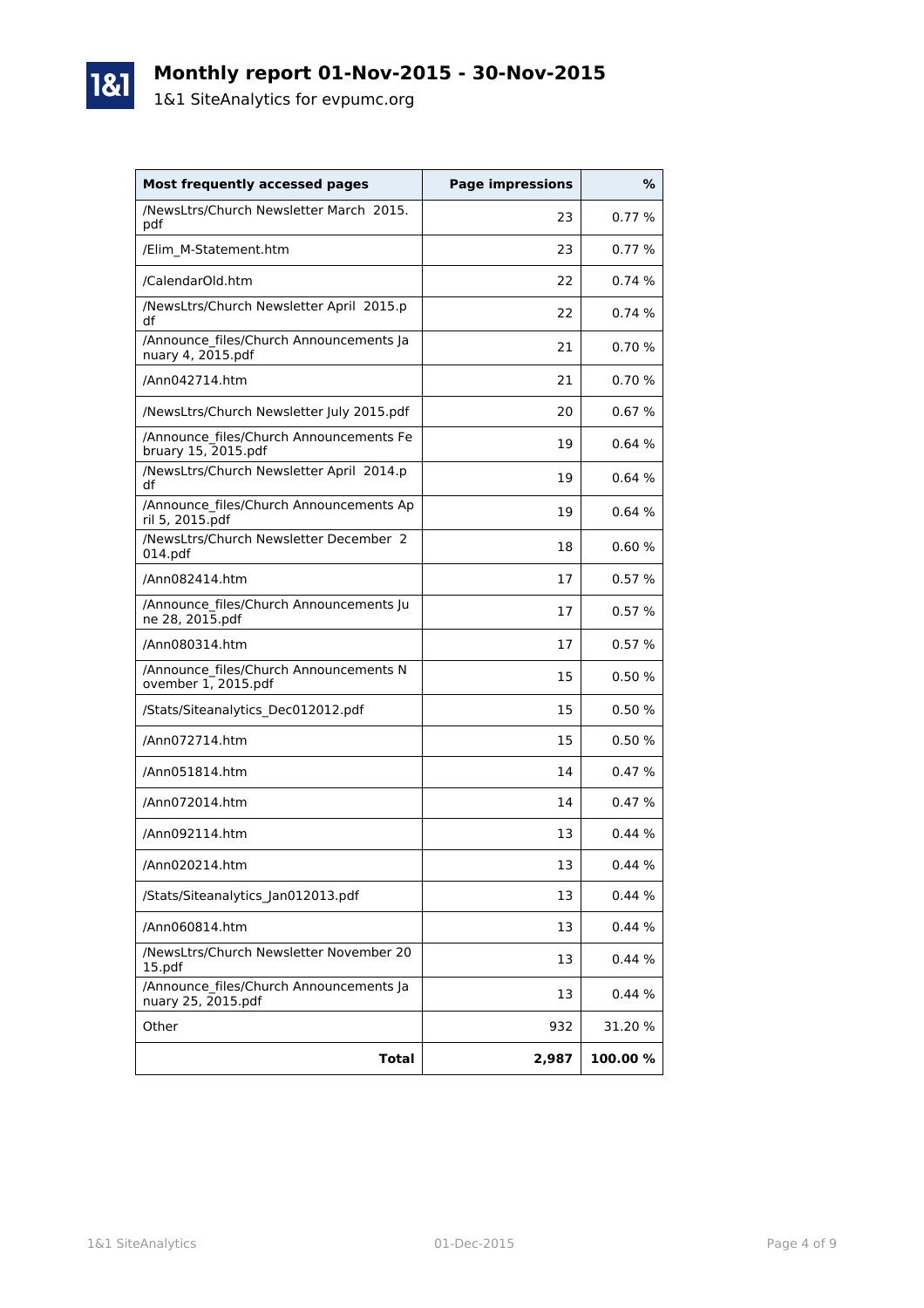

# **Monthly report 01-Nov-2015 - 30-Nov-2015**

1&1 SiteAnalytics for evpumc.org

#### **Browsers**

This chart shows the browsers used by your visitors. For example, this helps you to identify the browsers for which you need to optimise your website.



| <b>Browsers</b>         | <b>Visits</b>  | %        |
|-------------------------|----------------|----------|
| Majestic-12 Web Crawler | 95             | 20.79 %  |
| Chrome                  | 90             | 19.69 %  |
| Internet Explorer       | 62             | 13.57 %  |
| <b>General Crawlers</b> | 55             | 12.04 %  |
| Firefox                 | 50             | 10.94 %  |
| Mozilla 5               | 39             | 8.53 %   |
| iPhone                  | 13             | 2.84 %   |
| Android Webkit Browser  | 9              | 1.97 %   |
| Opera                   | $\overline{7}$ | 1.53 %   |
| Other                   | 37             | 8.10 %   |
| Total                   | 457            | 100.00 % |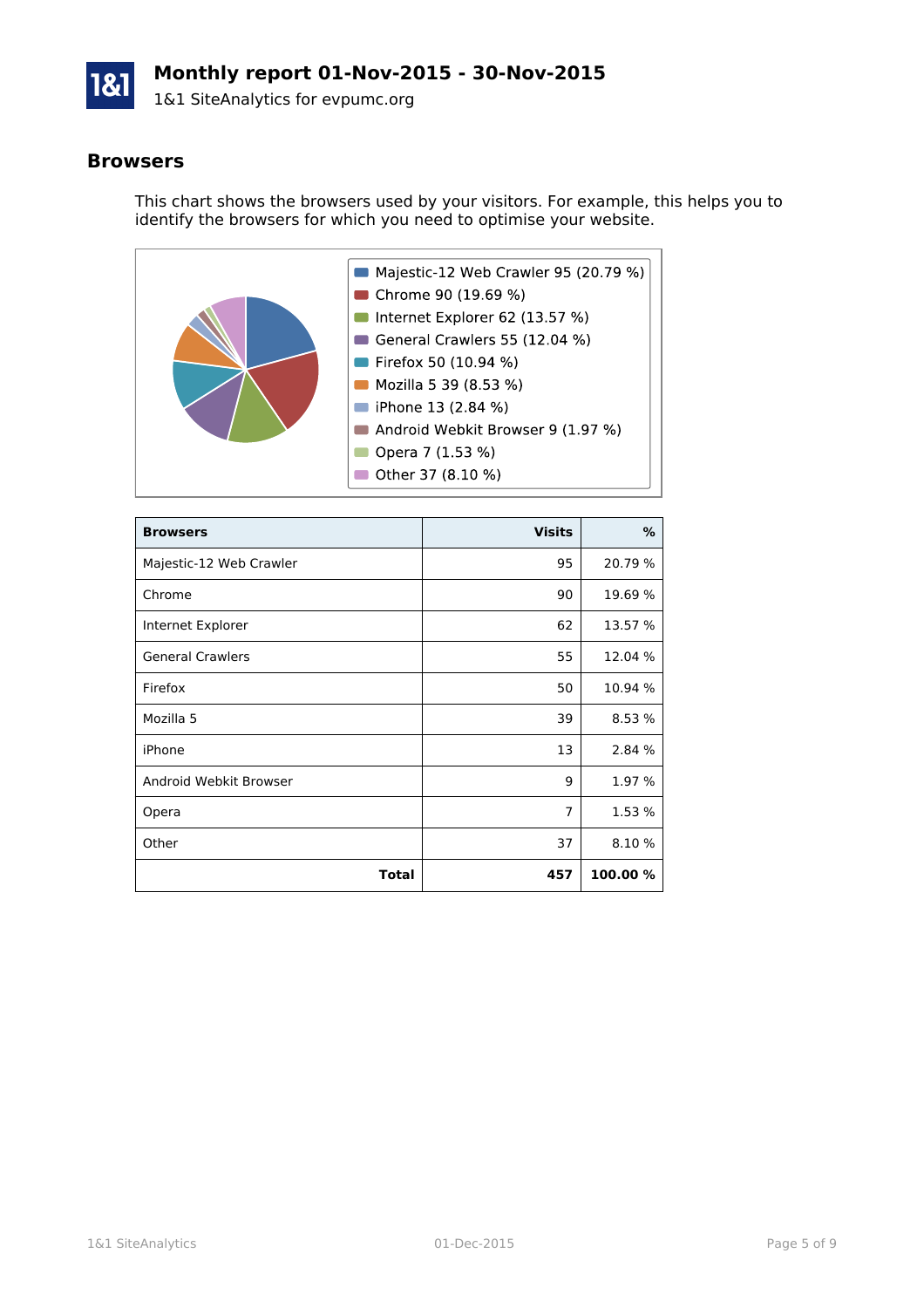# **Monthly report 01-Nov-2015 - 30-Nov-2015**

1&1 SiteAnalytics for evpumc.org

# **Operating systems**

You can see the operating systems used by your visitors. This information helps you to find out for which operating systems you may need to optimise your website.



| <b>Operating systems</b> | <b>Visits</b>  | %        |
|--------------------------|----------------|----------|
| Windows 7                | 74             | 3.98 %   |
| iPhone                   | 69             | 3.71 %   |
| Windows XP               | 61             | 3.28 %   |
| Windows NT               | 30             | 1.61%    |
| Android                  | 21             | 1.13 %   |
| Linux                    | 19             | 1.02 %   |
| Mac OS X                 | 17             | 0.91%    |
| Windows 2000             | $\overline{7}$ | 0.38%    |
| Samsung                  | 6              | 0.32%    |
| Other                    | 1,556          | 83.66 %  |
| <b>Total</b>             | 1,860          | 100.00 % |

### **Referring pages**

You can see the pages that referred your visitors to your website. Referring pages may be other websites or search engines. The complete URL is displayed.

| <b>Referring pages</b> | <b>Visits</b> | %       |
|------------------------|---------------|---------|
| www.google.com/        | 10            | 10.42 % |
| www.baidu.com/s        | 8             | 8.33 %  |
| www.bing.com/search    | 4             | 4.17 %  |
| www.google.com         | 3             | 3.12 %  |
| luckyshop.net.ua/      | 3             | 3.12 %  |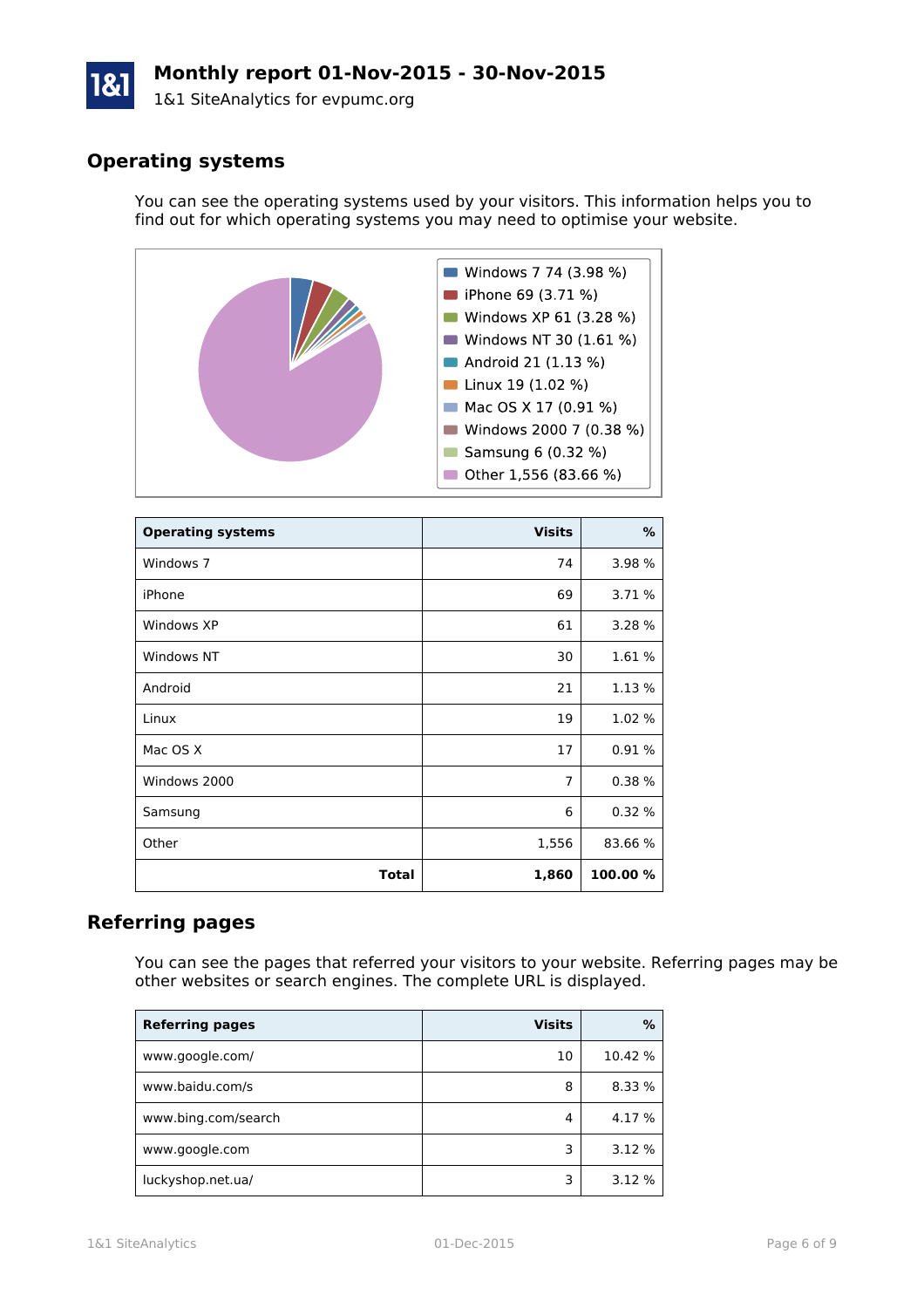| <b>Referring pages</b>             | <b>Visits</b> | %        |
|------------------------------------|---------------|----------|
| www.susumc.org/index.php/lewisburg | 3             | 3.12 %   |
| lenvred.org/                       | $\mathcal{P}$ | 2.08 %   |
| www.bing.com                       | $\mathcal{P}$ | 2.08 %   |
| Other                              | 61            | 63.54 %  |
| Total                              | 96            | 100.00 % |

### **Visits from continents**

This analysis shows which continents your visitors come from.

| <b>Continents</b> | <b>Visits</b> | %        |
|-------------------|---------------|----------|
| North America     | 817           | 51.42 %  |
| Asia              | 429           | 27.01%   |
| Europe            | 342           | 21.52 %  |
| South America     |               | 0.06%    |
| <b>Total</b>      | 1,589         | 100.00 % |

### **Visits from countries**

This analysis shows which countries your visitors come from. This information indicates the countries that your website should focus on or the countries for which it still needs to be optimised.

| <b>Countries</b>     | <b>Visits</b>  | %       |
|----------------------|----------------|---------|
| <b>United States</b> | 815            | 51.28 % |
| China                | 423            | 26.60%  |
| Germany              | 166            | 10.47 % |
| United Kingdom       | 46             | 2.89 %  |
| Ukraine              | 41             | 2.60 %  |
| France               | 39             | 2.43 %  |
| Italy                | 16             | 1.02 %  |
| Russia               | 12             | 0.74%   |
| Czech Rep.           | 8              | 0.51 %  |
| Poland               | 3              | 0.17%   |
| <b>Bulgaria</b>      | 3              | 0.17%   |
| Japan                | $\overline{2}$ | 0.11%   |
| Hong Kong            | $\overline{2}$ | 0.11%   |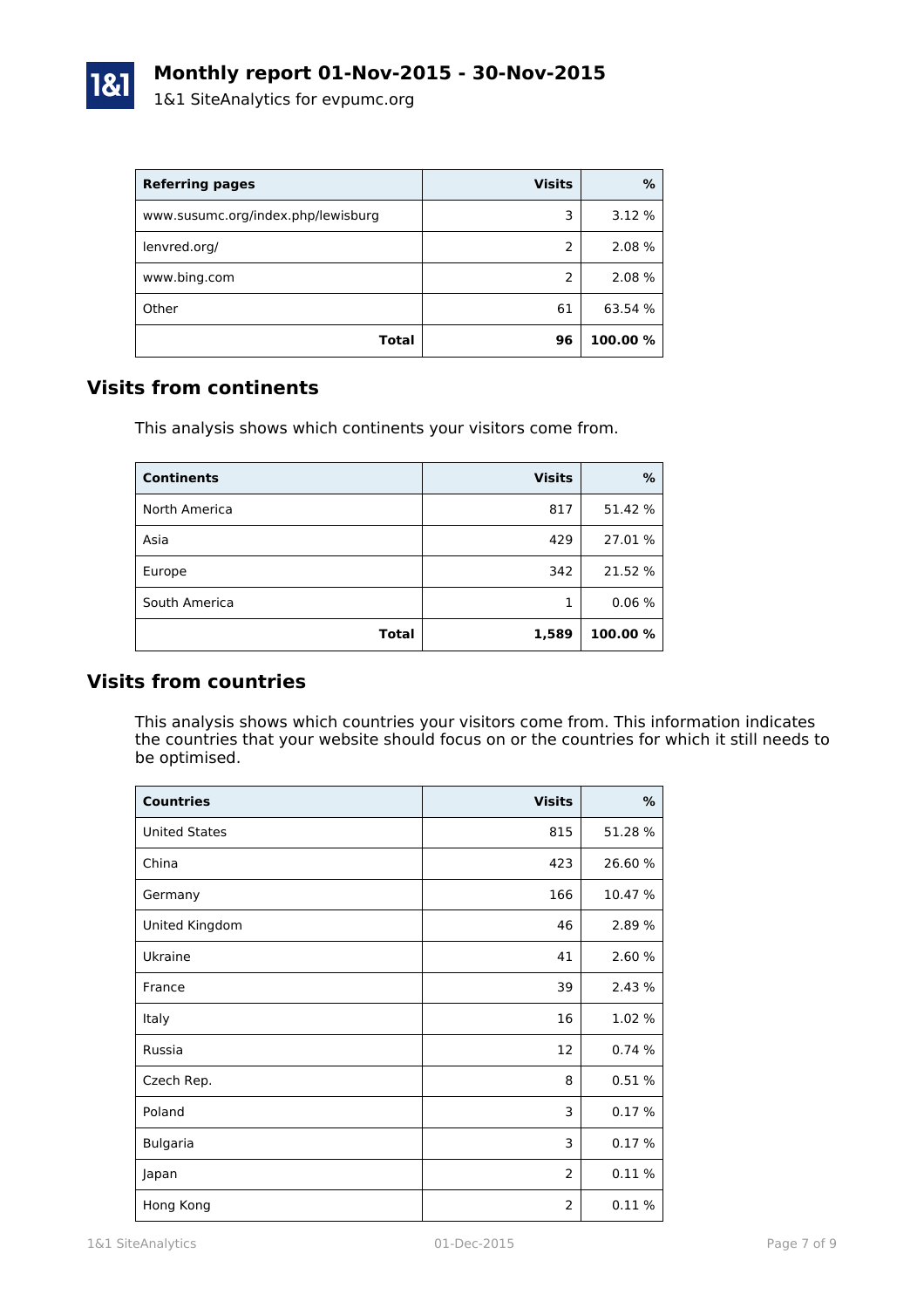| <b>Countries</b> | <b>Visits</b>  | $\%$     |
|------------------|----------------|----------|
| Luxembourg       | 2              | 0.11%    |
| Canada           | 2              | 0.11%    |
| Netherlands      | $\overline{2}$ | 0.11%    |
| Finland          | 2              | 0.11%    |
| Lithuania        | 1              | 0.06%    |
| Malaysia         | 1              | 0.06%    |
| <b>Brazil</b>    | $\mathbf{1}$   | 0.06%    |
| Vietnam          | $\mathbf{1}$   | 0.06%    |
| Hungary          | $\mathbf{1}$   | 0.06%    |
| Philippines      | $\mathbf{1}$   | 0.06%    |
| Other            | $\mathbf{1}$   | 0.09%    |
| <b>Total</b>     | 1,590          | 100.00 % |

# **Visits from cities**

1&1

This analysis shows which cities your visitors come from

| <b>Cities</b>            | <b>Visits</b> | $\frac{9}{6}$ |
|--------------------------|---------------|---------------|
| CN:                      | 375           | 23.60 %       |
| US:                      | 260           | 16.36 %       |
| US: Sunnyvale            | 248           | 15.62 %       |
| <b>US: Mountain View</b> | 151           | 9.51 %        |
| DE: Berlin               | 131           | 8.26 %        |
| CN: Beijing              | 47            | 2.94 %        |
| US: Indianapolis         | 42            | 2.66 %        |
| UA:                      | 39            | 2.43 %        |
| FR:                      | 39            | 2.43 %        |
| GB: Newcastle            | 36            | 2.26 %        |
| US: Nanuet               | 20            | 1.25 %        |
| DE:                      | 15            | 0.96%         |
| IT:                      | 14            | 0.91%         |
| DE: Kiez                 | 14            | 0.91%         |
| US: Texarkana            | 13            | 0.79%         |
| US: Las Vegas            | 11            | 0.68%         |